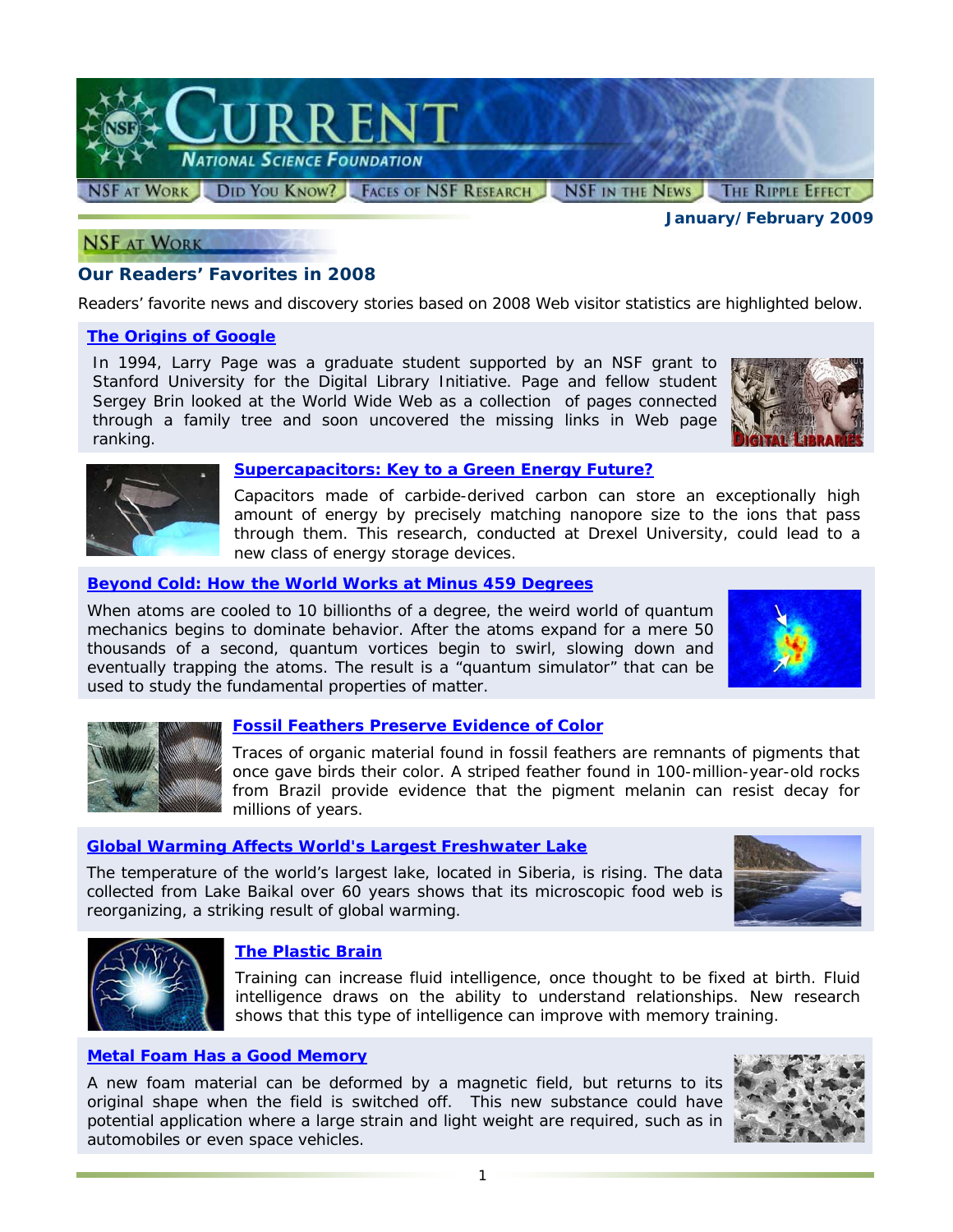# **Seeing for the First Time: 3D Chemical Imaging**

A label-free imaging technique called stimulated Raman scattering (SRS) will likely revolutionize biomedical imaging in research and diagnostic laboratories. A team led by Sunney Xie at Harvard University reported this new technique in the December 19 issue of the journal *Science*.

Xie is enthusiastic about the ways in which SRS imaging could facilitate progress in many fields: "Applications of SRS imaging range from mapping distribution of small metabolite and drug molecules in cells and tissues to medical diagnosis of cancer. Neuroimaging is another exciting area of application." Commercialization of equipment to pursue these goals is currently under way.



3D images showing retinoic acid, a common acne drug (blue) and another substance (green) used to enhance penetration of drugs into skin. Naturally occurring skin lipids also appear (red). Credit: Chris Freudiger, Wei Min, Brian Saar, Harvard University, in collaboration with Pfizer's Jason Tsai

For more information, see the NSF press release on [Next Generation Microscopy](http://www.nsf.gov/news/news_summ.jsp?cntn_id=112877&org=NSF&from=news) or read the Dec. 19, 2008, issue of *[Science](http://www.nsf.gov/cgi-bin/goodbye?http://www.sciencemag.org/cgi/reprint/322/5909/1857.pdf)*.



The **orbiTouch® Keyless Keyboard**, developed by Blue Orb, Inc., eliminates finger motion from the typing process. This new technology reduces distractions that lead to cognitive confusion in children with autism, increasing their ability to use written expression.

# **Removing the Barriers of Autism**

Keyboards can be confusing to many people, but they are especially distracting to those with autism. Using a unique type of keyboard called the **orbiTouch**, consisting of two computer-mouse shaped "keys," teachers with Project Blue Skies are giving children with autism the ability to communicate better with their families. The device also allows the children to connect with the world through the Internet. The orbiTouch was developed with NSF Small Business Innovation Research (SBIR) support by human factors engineer Pete McAlindon of Blue Orb in Maitland, Fla.

McAlindon conceived of the orbiTouch more than 10 years ago as a way to prevent carpal tunnel syndrome and provide computer access to people with limited use of their fingers. Now the system is helping people overcome different obstacles. Recently, the device has even been used by thousands of computer game enthusiasts through the **SwitchBlade** controller, which incorporates orbiTouch technology.

# **DID YOU KNOW?**

Twenty young scientists who received NSF's Faculty Early Career Development Program (CAREER) awards have received additional distinction as winners of the 2007 Presidential Early Career Awards for Scientists and Engineers, or PECASE awards.

The PECASE program recognizes outstanding scientists and engineers who, early in their careers, show exceptional potential for leadership at the frontiers of knowledge. This Presidential Award is the highest honor bestowed by the U.S. government on scientists and engineers beginning their independent careers. In addition to NSF's winners, 48 scientists were nominated by other government agencies. For more, see NSF [PECASE Awards.](http://www.nsf.gov/news/news_summ.jsp?cntn_id=112804)



The 2007 PECASE winners were honored on Dec. 19, 2008 in a ceremony at the White House. Credit: Teddy Yoshida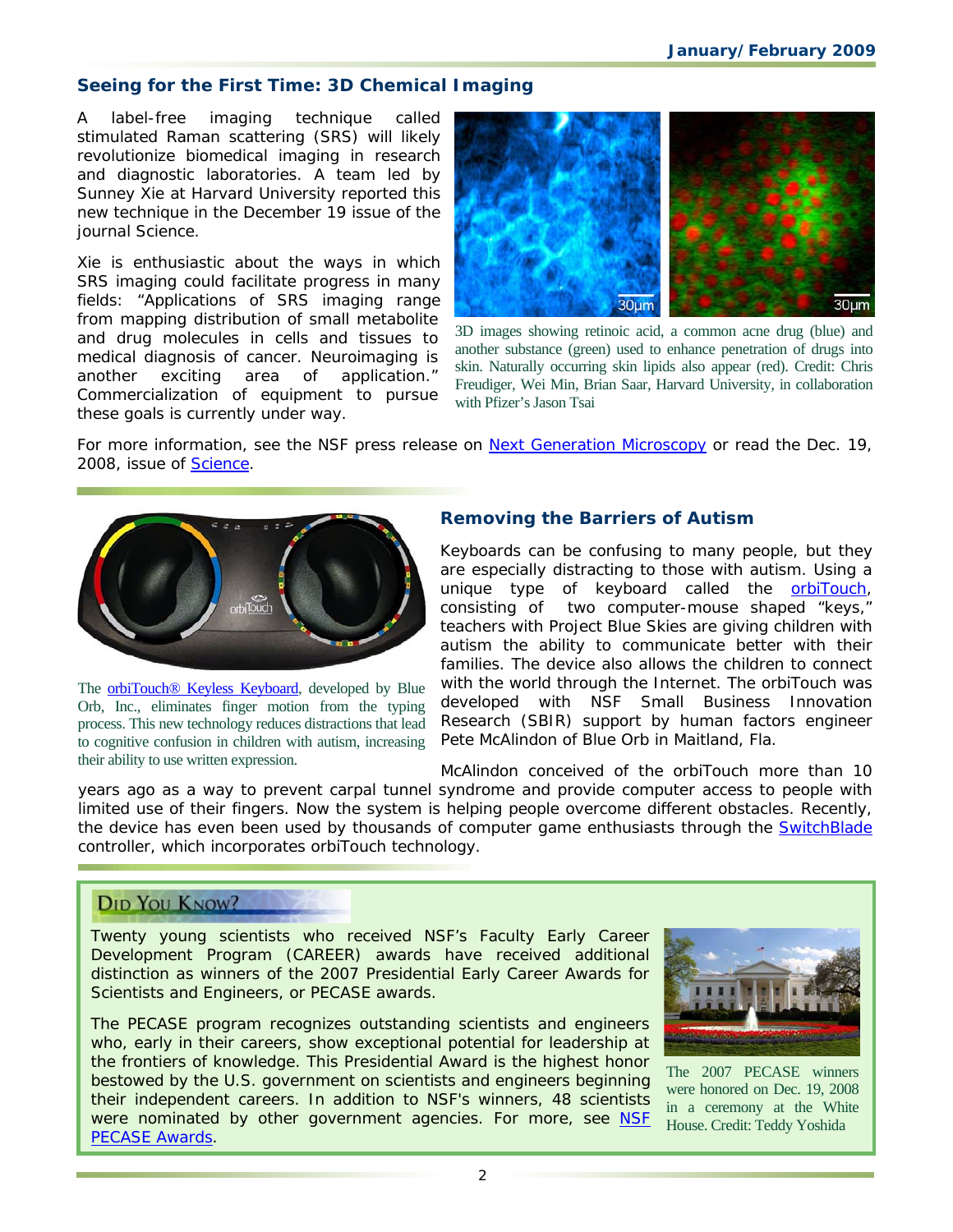# **FACES OF NSF RESEARCH**



The new face of solar technology: novel carbon nanotubes could become key components of the next generation of solar panels. Credit: [NREL](http://www.nrel.gov/data/pix/)

# **Nanotechnology Breakthroughs Could Make Solar Power the Bright Choice for Energy Independence**

The sun's rays have always provided our planet with abundant, carbon-free energy for the right price--free. The challenge is finding cost-effective ways to transform that energy into electricity for daily use. Two recent NSF-funded breakthroughs in nanotechnology engineering have the potential to generate a next-generation leap in a variety of technologies, including solar panels.

In November, Gwo-Ching Wang at Rensselaer Polytechnic Institute debuted a measurement technique that will help scientists and companies map nanomaterials as they grow. The discovery could lead to the development of more efficient solar panels. A key step in solar energy technology is the conversion of light to electricity. By making it easier to create polycrystalline materials that grow in such a way that the

transformation of light to electricity is done more efficiently Wang's discovery could revolutionize the solar technologies in common use today.

In December, Mark Hersam and Alexander Green of Northwestern University reported a new technique for efficiently producing double-walled carbon nanotubes. These tiny structures, just two carbon atoms thick, conduct electricity yet are thin enough to let sunlight in, making them promising candidates for use in solar cell technology. When double-walled carbon nanotubes are synthesized, however, the process also creates many of the single- and multi-walled varieties. Until now, there has been no easy way to separate the prized double-walled carbon nanotubes from the others. The team's technique will make it easier and cheaper to make and use these nanotubes, and the researchers are already working with private industry to market their discovery.



A single-walled carbon nanotube. A newly created double-walled tube (not pictured) shows promise in solar cell technology. Credit: Michael **Strock** 

These big breakthroughs in tiny materials promise a bright future for solar energy, energy independence and the health of our planet. For more information, see the RPI [press release](http://news.rpi.edu/update.do?artcenterkey=2509&setappvar=page(1)) and interview with [Mark Hersam.](http://www.nsf.gov/news/news_videos.jsp?cntn_id=112841&media_id=63304&org=NSF)

# **NSF IN THE NEWS**

**[Researchers Use Light Beams to Grab Molecules](http://www.nsf.gov/cgi-bin/goodbye?http://www.world-science.net/othernews/090101_nanoscale.htm)** (*World Science*, 1/1/09) A light beam shunted through a tiny silicon channel creates a nanoscale trap that can capture DNA molecules. The trap, developed through NSF-sponsored research, explores ways to manipulate molecular-scale objects so they can be moved for analysis or used to build tiny nano-machines.

**Smart Lighting Will Save Trillions of Dollars, Gigatons of CO<sub>2</sub> (***Environment News Service***,** 12/18/08) Light-emitting diodes, or LEDs, are expected to replace the common light bulb within years, according to scientists at Rensselaer Polytechnic Institute (RPI). The findings were reported by RPI's new Smart Lighting Research Center, funded by an \$18.5 million NSF grant.

**[U.S. Risks Standard of Living Without Boost to Research](http://www.nsf.gov/cgi-bin/goodbye?http://www.computerworld.com/action/article.do?command=viewArticleBasic&taxonomyName=Health_Care&articleId=9123918&taxonomyId=132&intsrc=kc_li_story)** (*Computerworld*, 12/18/08) Federal funding for basic research, now at \$30.4 billion to colleges and universities, has not kept up with inflation over the past two years, according to a recent NSF study. Representative Bart Gordon (D-Tenn.), chair of the U.S. House Committee on Science and Technology, which oversees federal technology research investments, warned that "the best jobs may soon be found overseas."